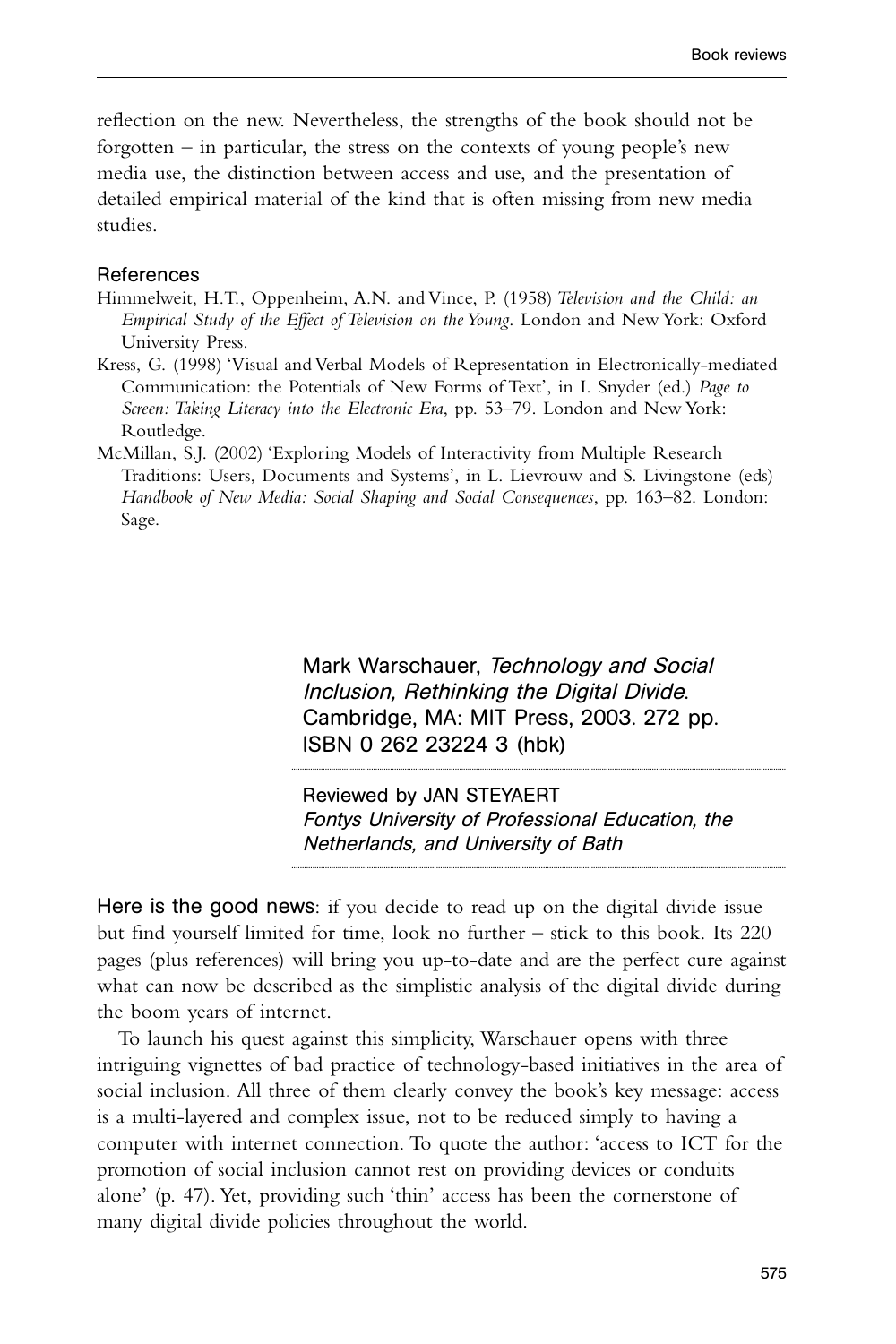Warchauer argues extensively and convincingly that access involves several layers, including devices, conduits and literacy, upon which he later expands and groups under physical, digital, human and social resources (chapters 3 to 6). The many historical comparisons with earlier media innovations seem to allow the reader to skip pages, but bear in mind that it is just these apparent sidesteps that ground this analysis and enrich the author's material.

Another noteworthy observation about Warchauer's book is his balancing of a global and national perspective, drawing on data from the US as well as India, China and Egypt. While most studies either focus on the Western world (e.g. the US Government *Falling through the Net* series, see http//www.ntia.doc.gov/ ntiahome/dn/) or on the huge gaps between North and South (e.g. see reports by the United Nations Development Program at http//www.undp.org/), this book integrates both levels smoothly.

Warchauer is not content with describing and analysing the digital divide. He also reflects on the policy options which are available to bridge the divide, including increasing the affordability of computers and telecommunications and provision of public internet access points, the so-called 'community technology centres'. His coverage of computer-enhanced education is especially refreshing.

So far, the good news. Amongst all that, there is also the uneasy feeling of missed opportunity. For one, in his preface Warschauer informs us that most of this book was written in 2001. How can it be March 2003 before it has been made available through MIT Press? In a time where one senses both an urgency in tackling the digital divide, as well as communication happening at the speed of light, why is it that book publication is such an agonizingly slow process? It is not just that some of the quoted data are out of date (e.g. p. 27: 500 million people globally online, now estimated to be beyond 700 million) or missing some key publications (e.g. the US *Falling through the Net* series, see reference above), more importantly, some more recent developments remain uncovered in this book, such as the widespread introduction of unmetered access (cable, DSL) and emerging new platforms such as wireless connections. Equally, with increased diffusion, his remarks regarding the English language as dominating content are rapidly losing value.

This is another demonstration of how the old technology of printed press fails to meet the efficiency of modern media. Fortunately, Mark Warschauer combined the strength of both media and published full papers online long before this book came out (if you 'Google' his name, you will find them).

Another missed opportunity is that the book ceases analysis at access. Despite this concept gaining considerable depth here, there remains a gap between access and social inclusion. Inbetween the lines, the notion remains that once people have access (in all its dimensions), social inclusion will be achieved. If only it were that simple. There is a world of difference between getting someone connected and providing them with enriched educational settings, with full labour market opportunities or enlarged civic engagement. Having said